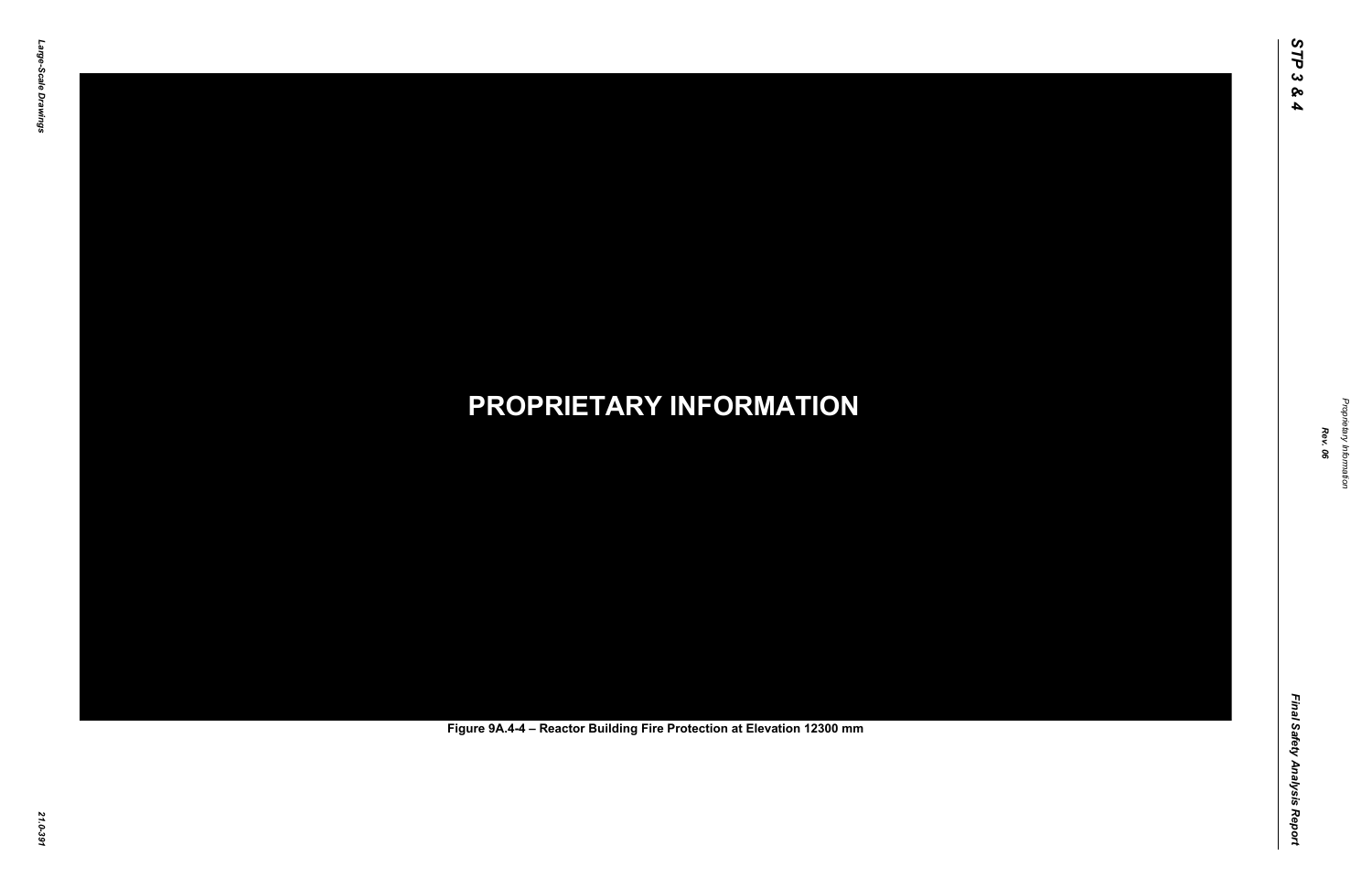Final Safety Analysis Report *Final Safety Analysis Report*



Proprietary Information *Proprietary Information*

# *21.0-392* **PROPRIETARY INFORMATION Figure 9A.4-9 – Reactor Building Fire Protection, Section A-A**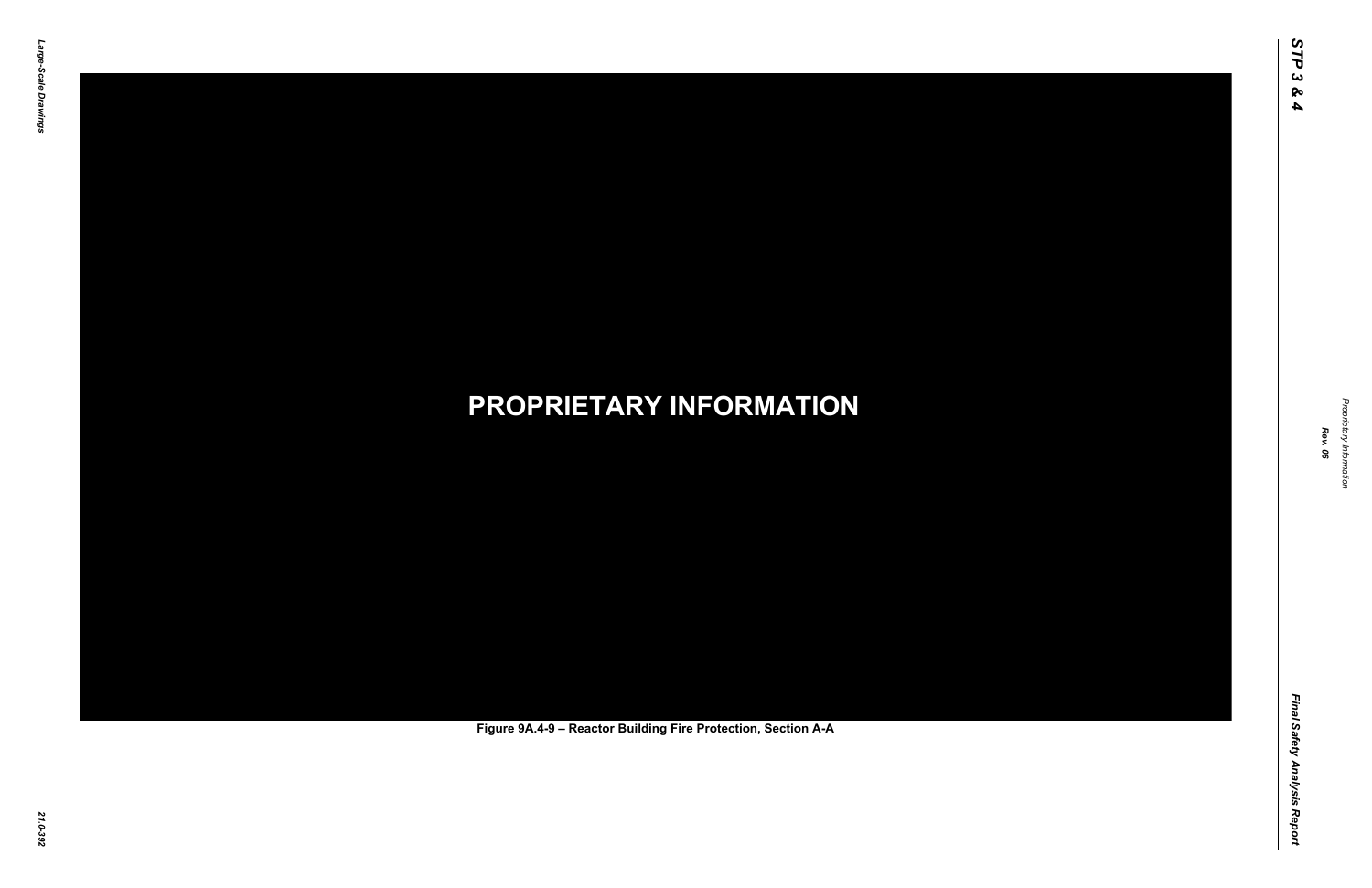Final Safety Analysis Report *Final Safety Analysis Report*



Proprietary Information *Proprietary Information*

# *21.0-393* **PROPRIETARY INFORMATION Figure 9A.4-17 – Turbine Building Fire Protection at Elevation 2300MM**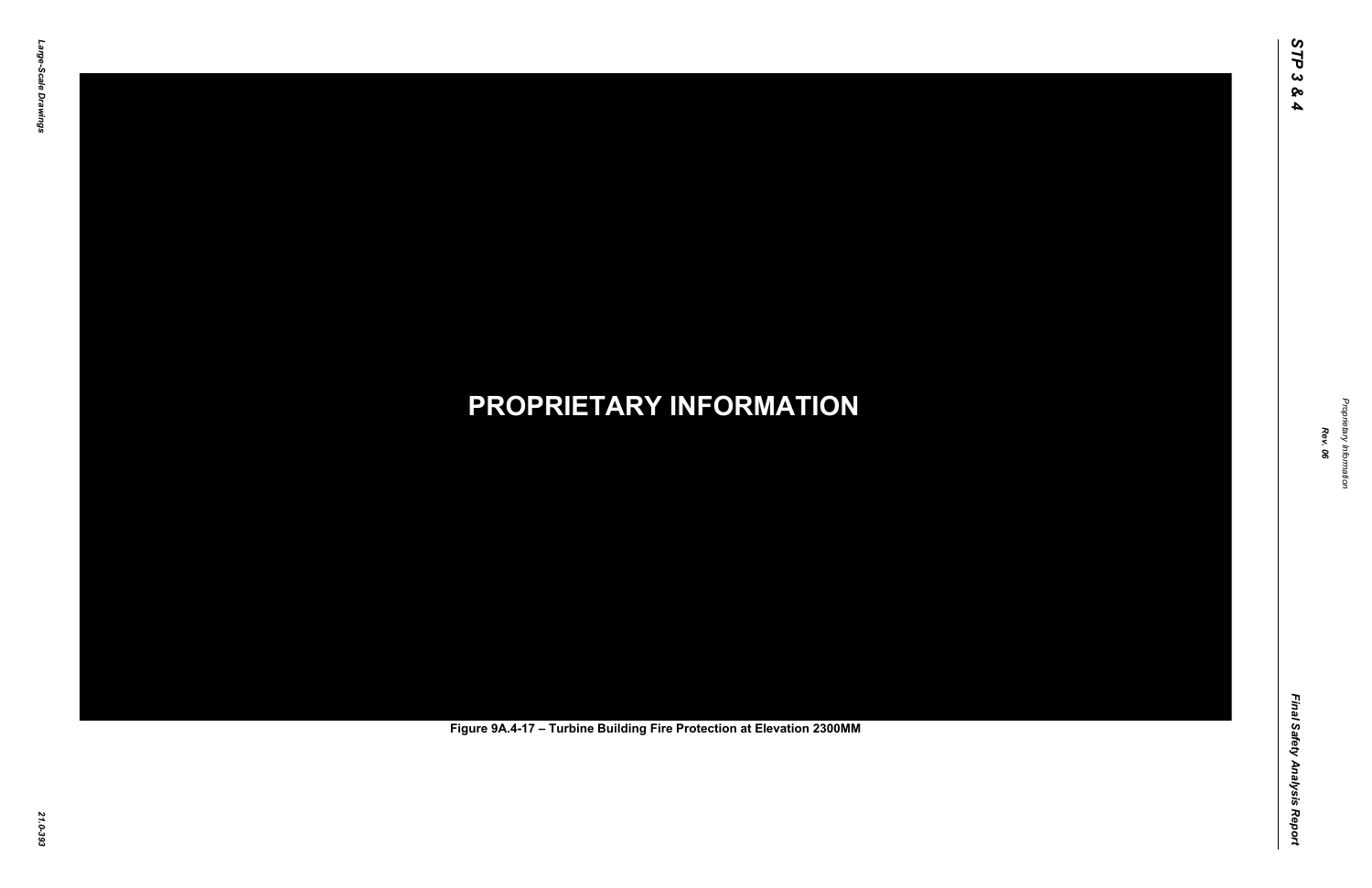Final Safety Analysis Report *Final Safety Analysis Report*



Proprietary Information *Proprietary Information*

# *21.0-394* **PROPRIETARY INFORMATION Figure 9A.4-18 – Turbine Building Fire Protection at Elevation 6300MM**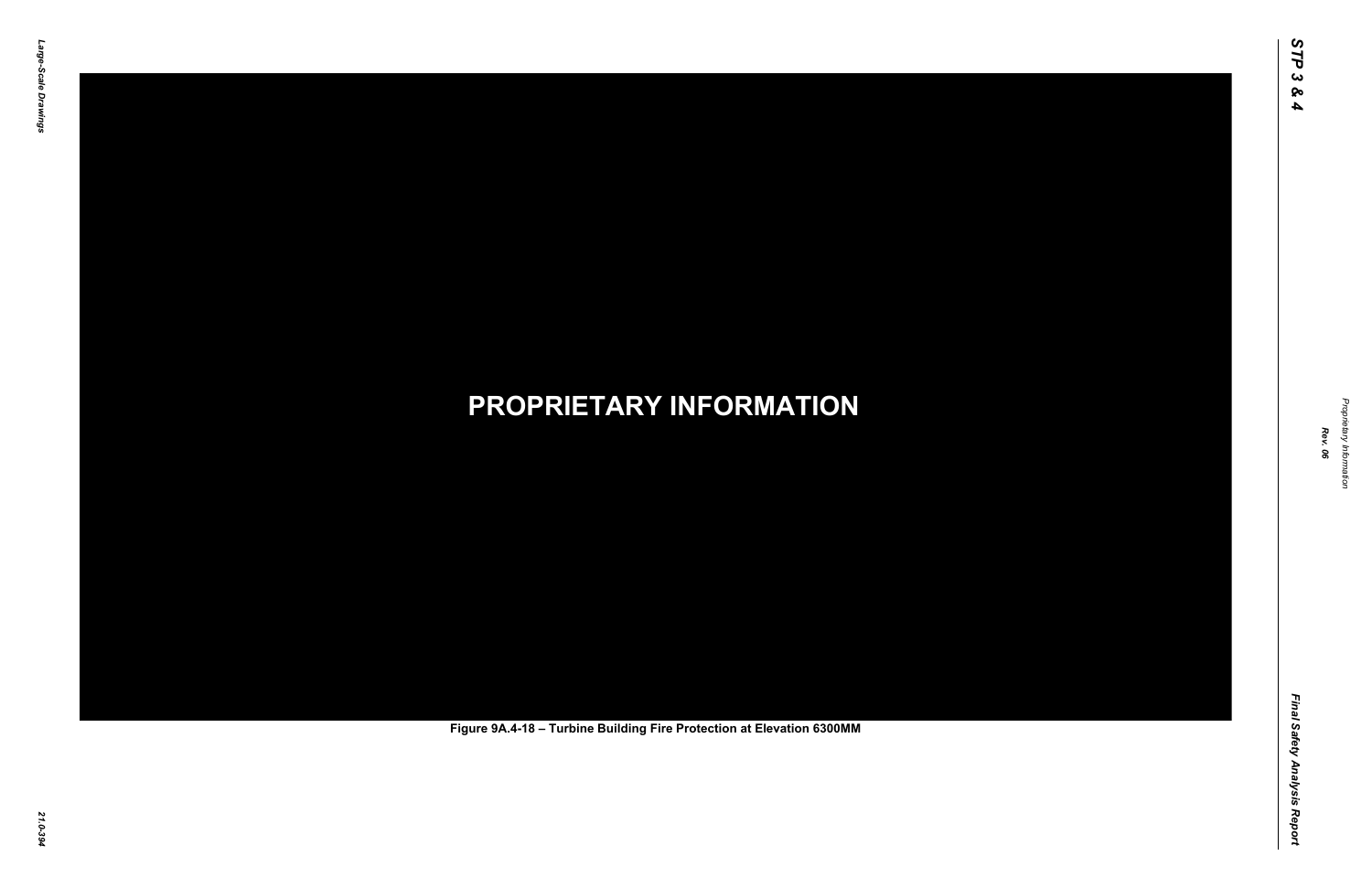Final Safety Analysis Report *Final Safety Analysis Report*



Proprietary Information *Proprietary Information*

# *21.0-395* **PROPRIETARY INFORMATION Figure 9A.4-19 – Turbine Building Fire Protection at Elevation 12300MM**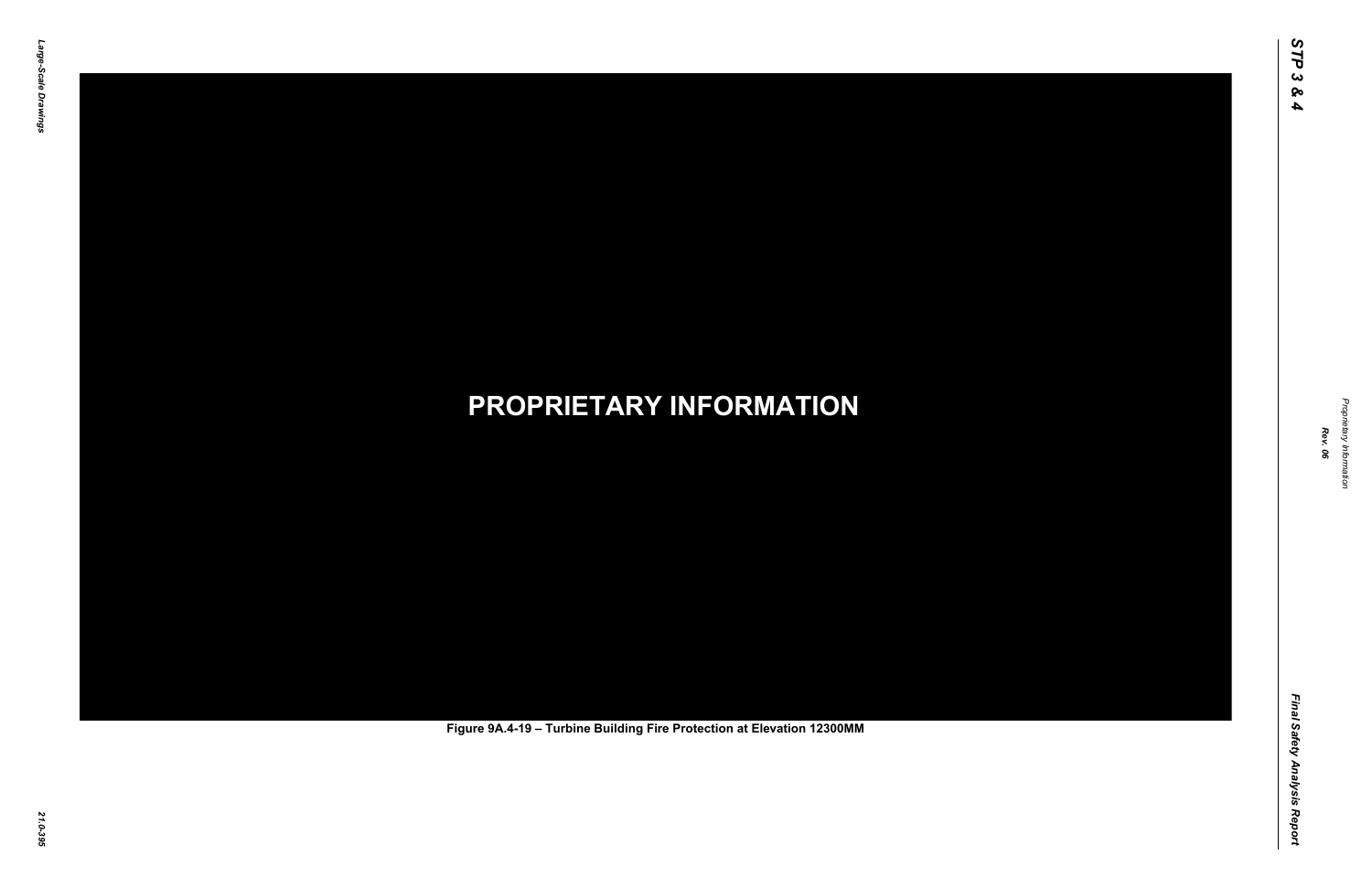Final Safety Analysis Report *Final Safety Analysis Report*



Proprietary Information *Proprietary Information*

# *21.0-396* **PROPRIETARY INFORMATION Figure 9A.4-20 – Turbine Building Fire Protection at Elevation 19700MM**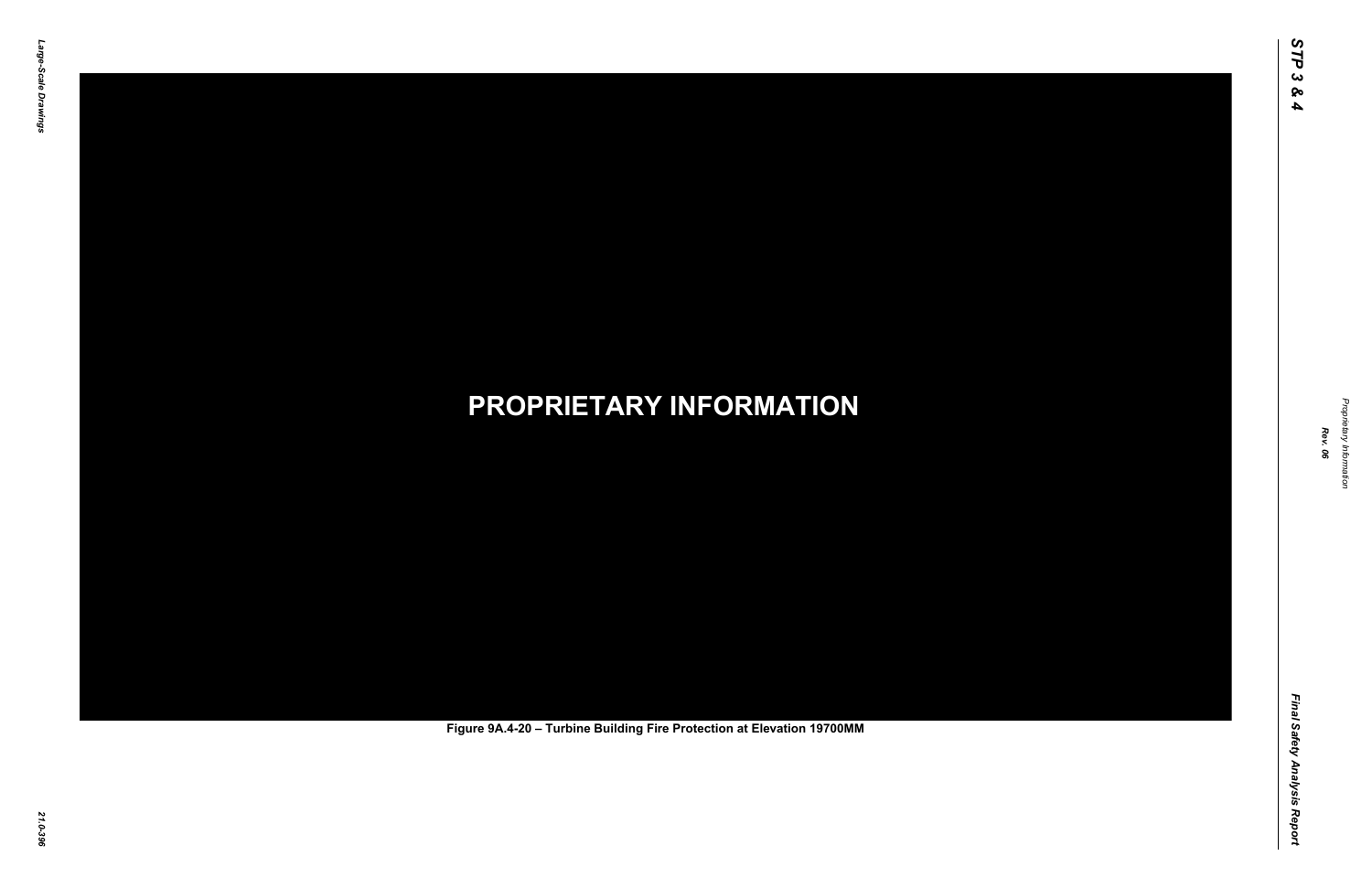Final Safety Analysis Report *Final Safety Analysis Report*



Proprietary Information *Proprietary Information*

# *21.0-397* **PROPRIETARY INFORMATION Figure 9A.4-21 – Turbine Building Fire Protection at Elevation 28700MM**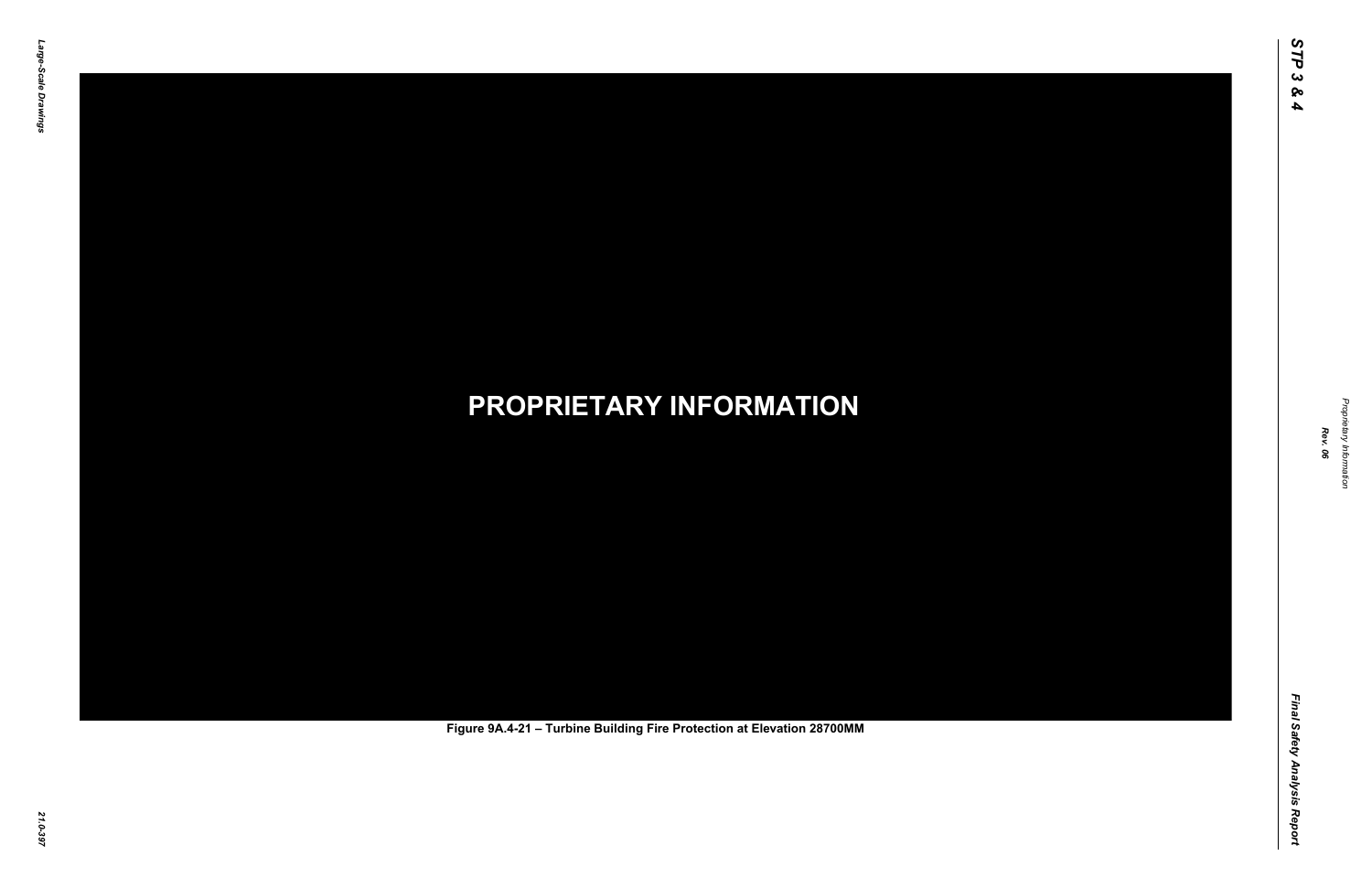Final Safety Analysis Report *Final Safety Analysis Report*



Proprietary Information *Proprietary Information*

### *21.0-398* **PROPRIETARY INFORMATION Figure 9A.4-28 – Radwaste Building Fire Protection, Sections A-A and B-B**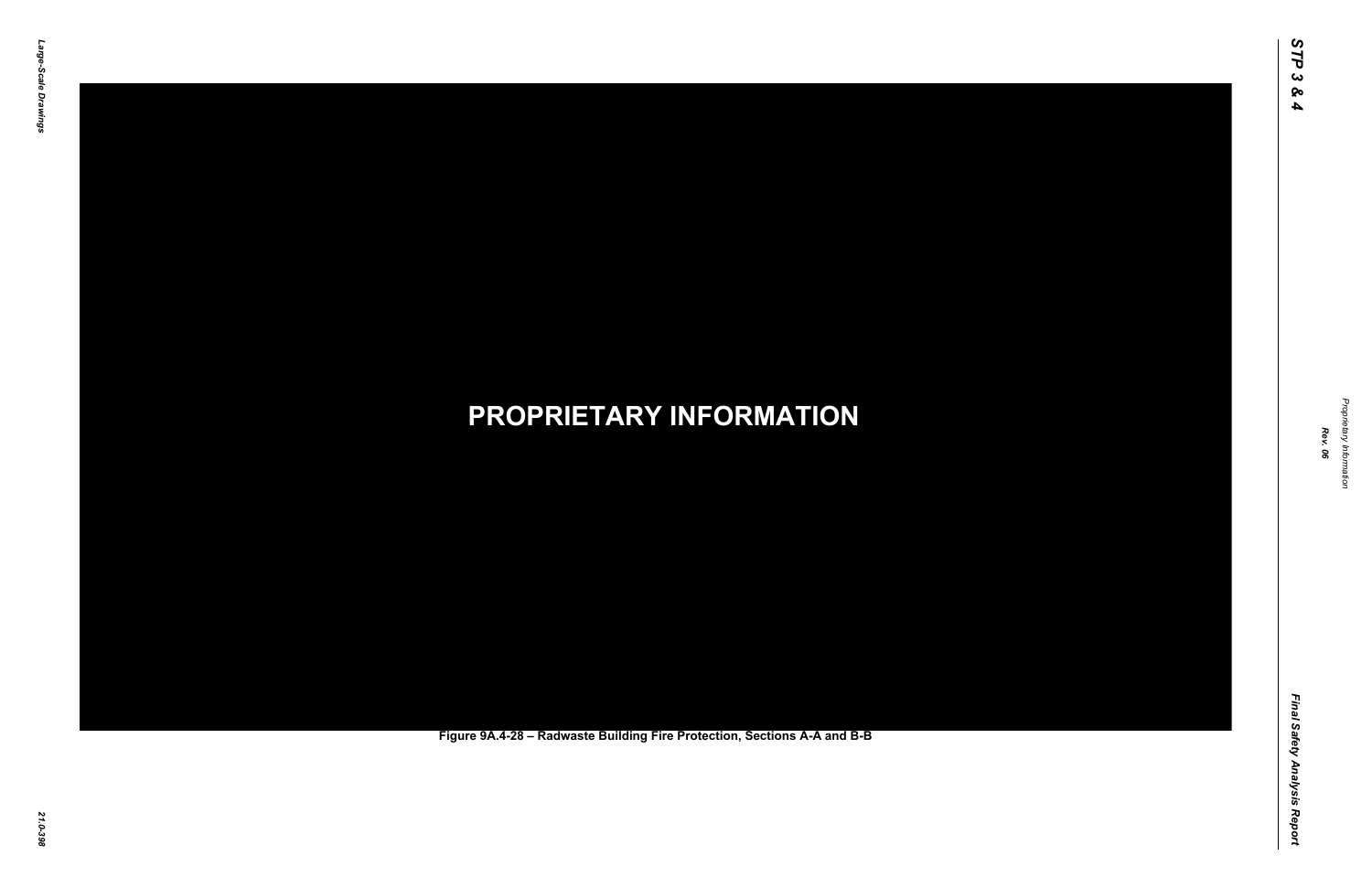Final Safety Analysis Report *Final Safety Analysis Report*



Proprietary Information *Proprietary Information*

### *21.0-399* **PROPRIETARY INFORMATION Figure 9A.4-29 – Radwaste Building Fire Protection at Elevation –1700 mm**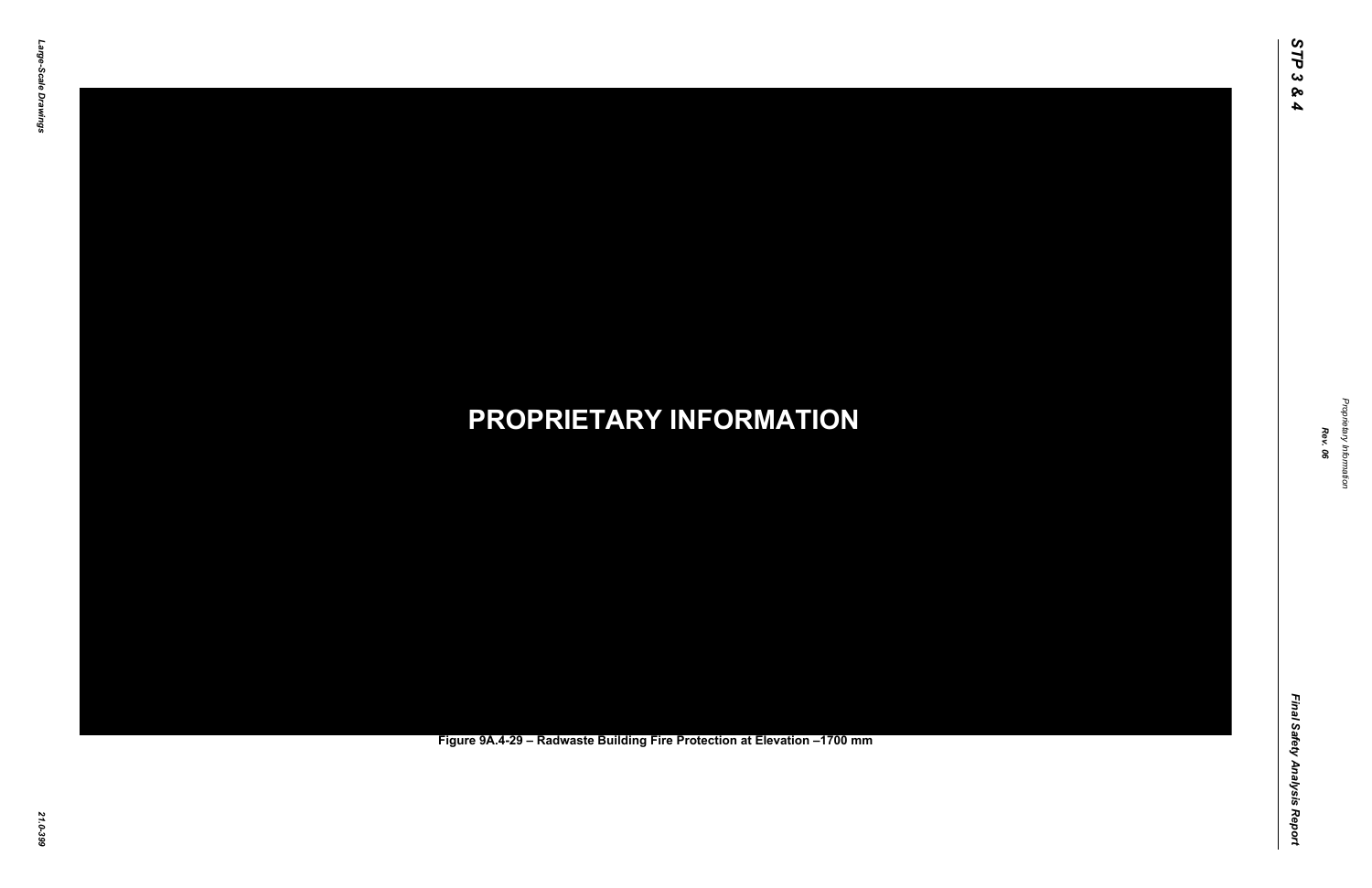Final Safety Analysis Report *Final Safety Analysis Report*



Proprietary Information *Proprietary Information*

### *21.0-400* **PROPRIETARY INFORMATION Figure 9A.4-30 – Radwaste Building Fire Protection at Elevation 5300 mm**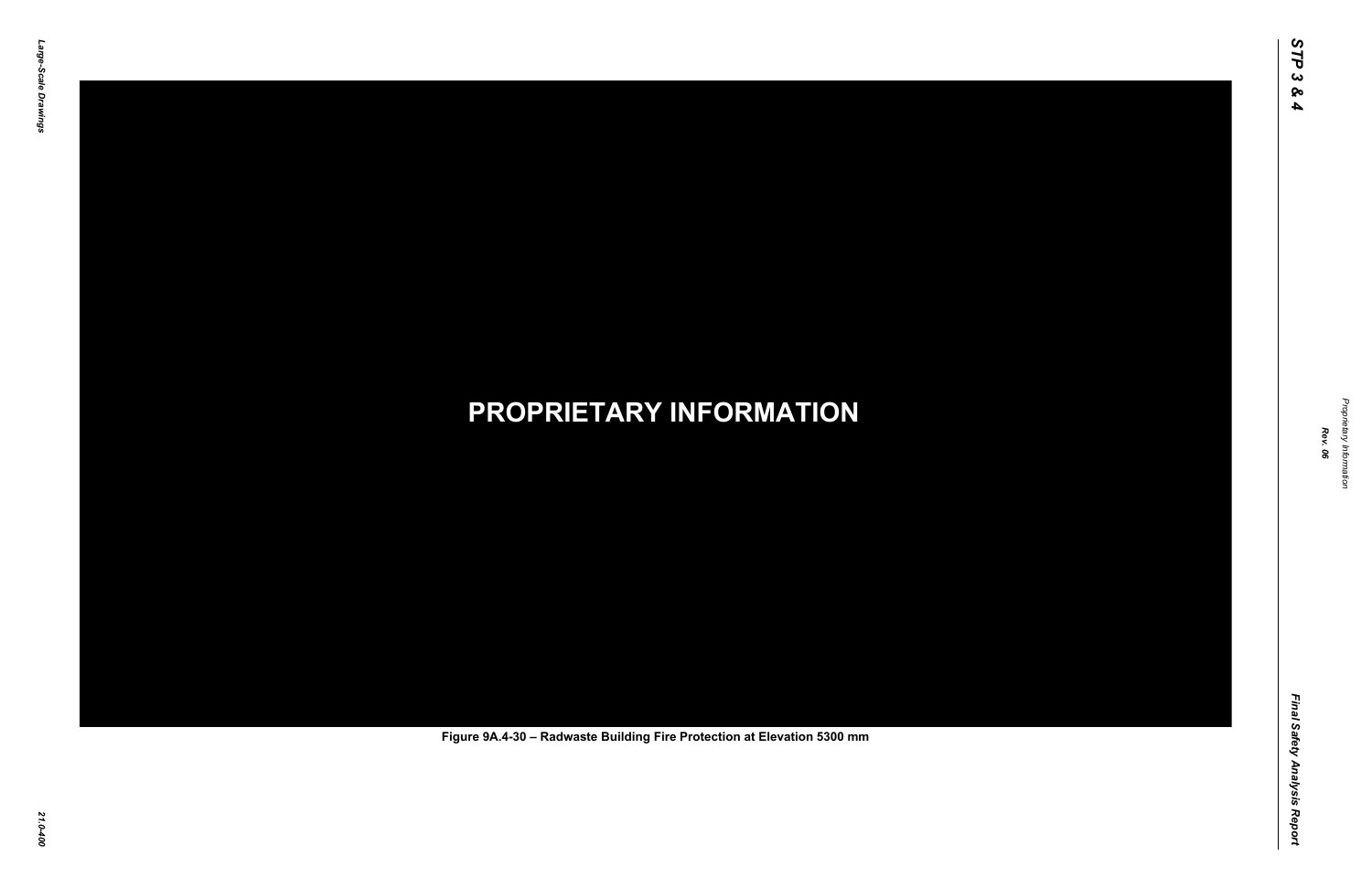Final Safety Analysis Report *Final Safety Analysis Report*



Proprietary Information *Proprietary Information*

### *21.0-401* **PROPRIETARY INFORMATION Figure 9A.4-31 – Radwaste Building Fire Protection at Elevation 12300 mm**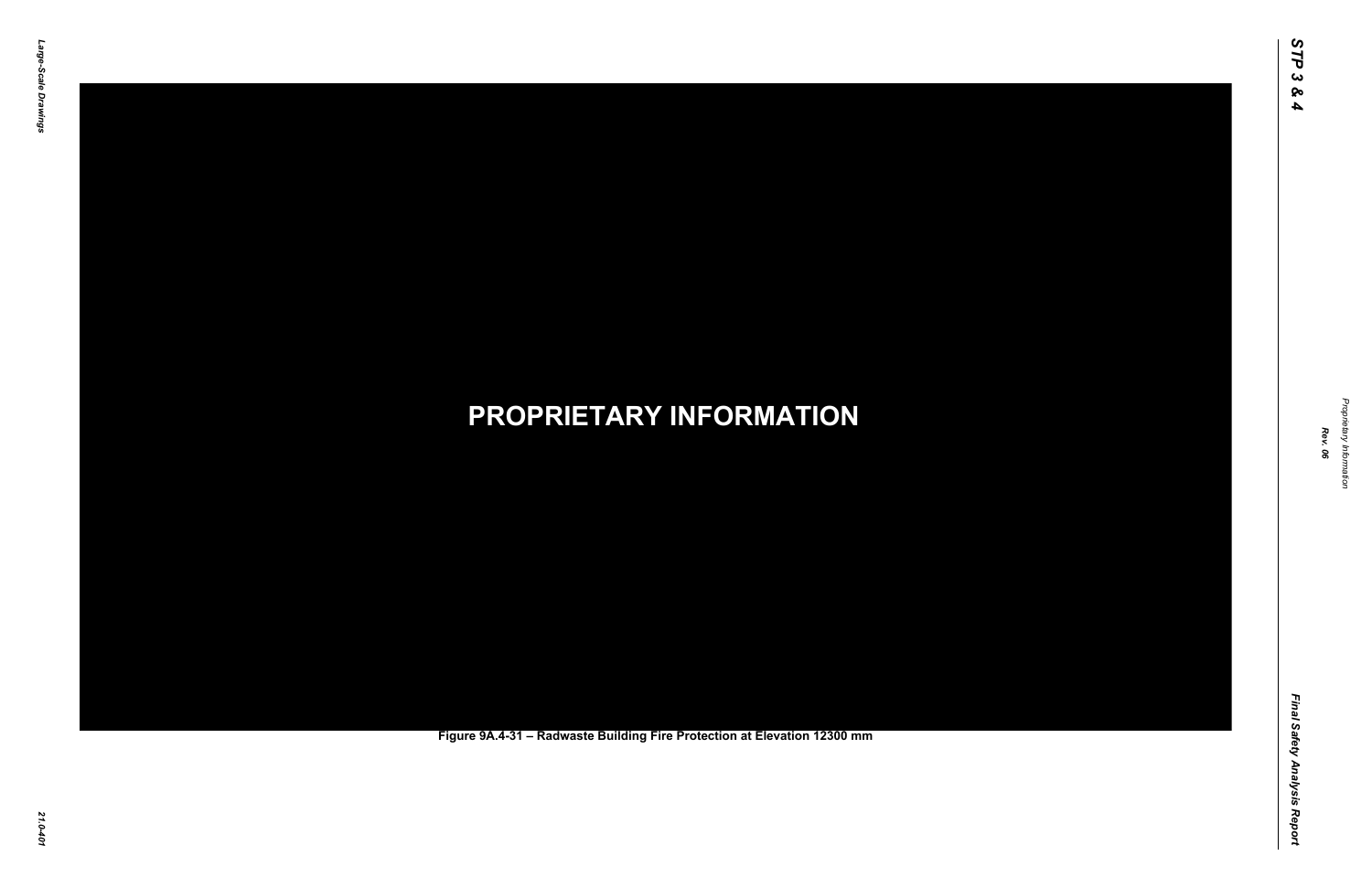Final Safety Analysis Report *Final Safety Analysis Report*



Proprietary Information *Proprietary Information*

#### *21.0-402* **PROPRIETARY INFORMATION Figure 9A.4-32 – Radwaste Building Fire Protection at Elevation 18300 mm**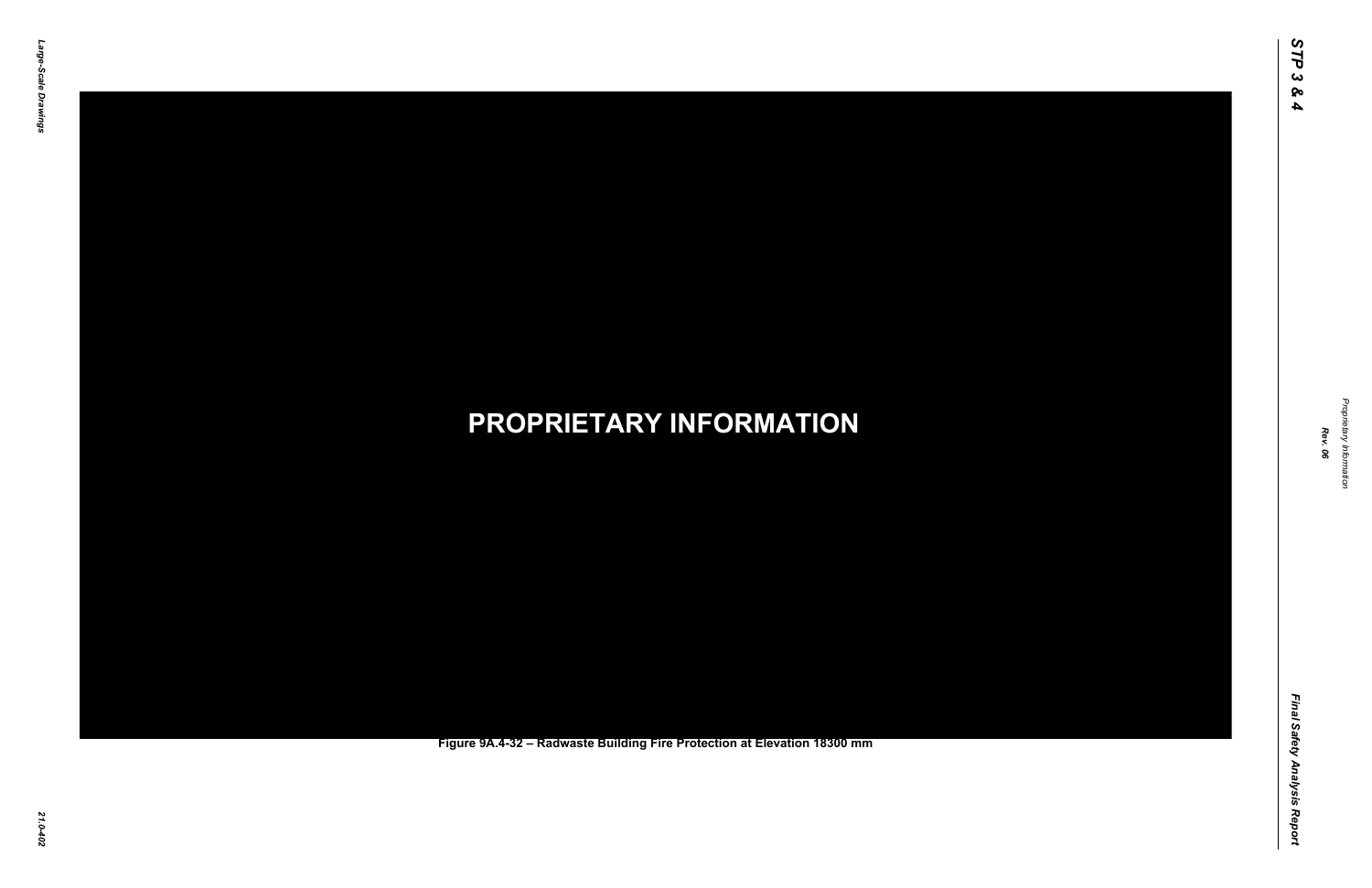Final Safety Analysis Report *Final Safety Analysis Report*



Proprietary Information *Proprietary Information*

# *21.0-403* **PROPRIETARY INFORMATION Figure 9A.4-33 – Turbine Building Fire Protection at Elevation 38300MM**